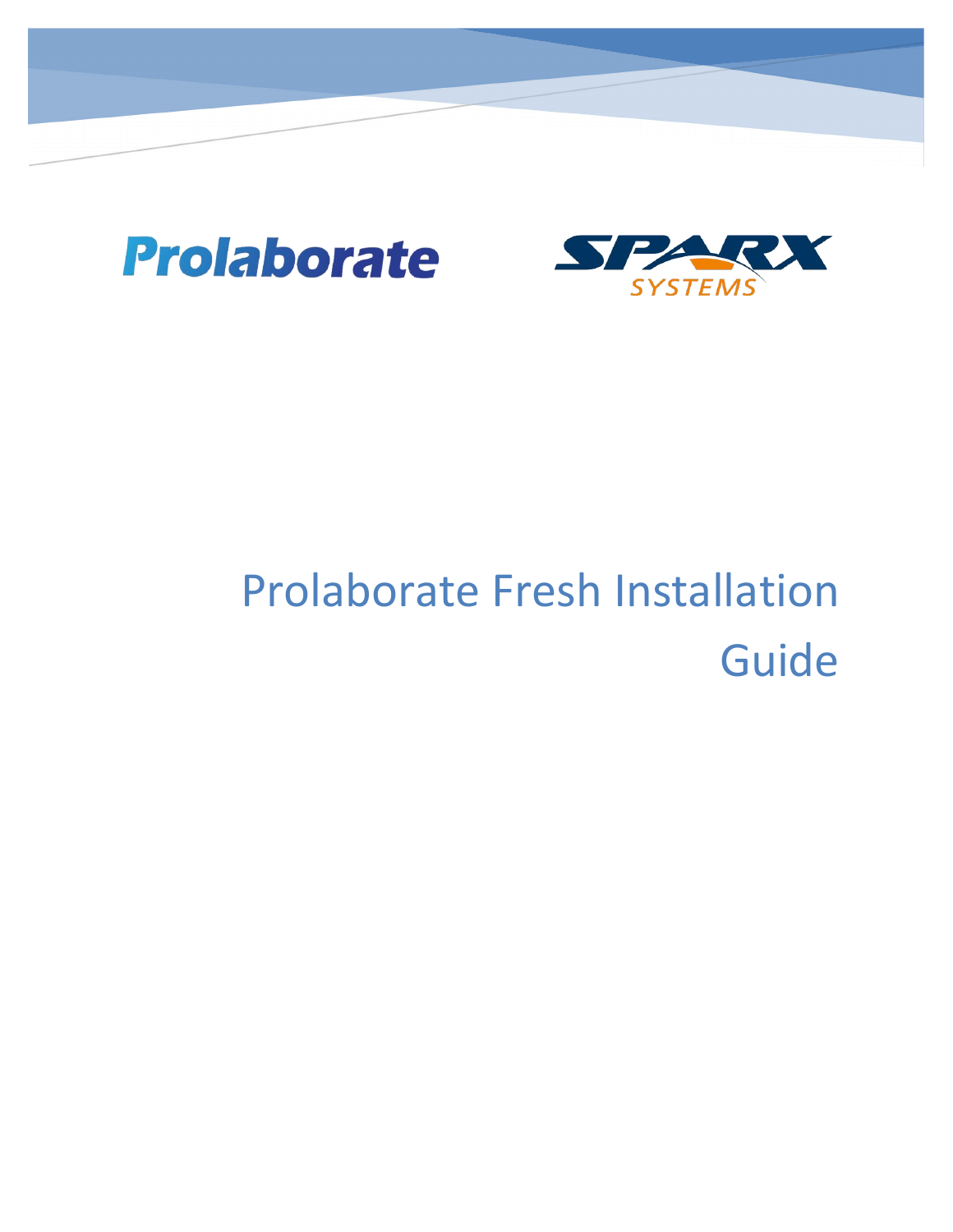# Contents

| After installing Prolaborate, users must do the following steps in order to access the |  |
|----------------------------------------------------------------------------------------|--|
|                                                                                        |  |
|                                                                                        |  |
|                                                                                        |  |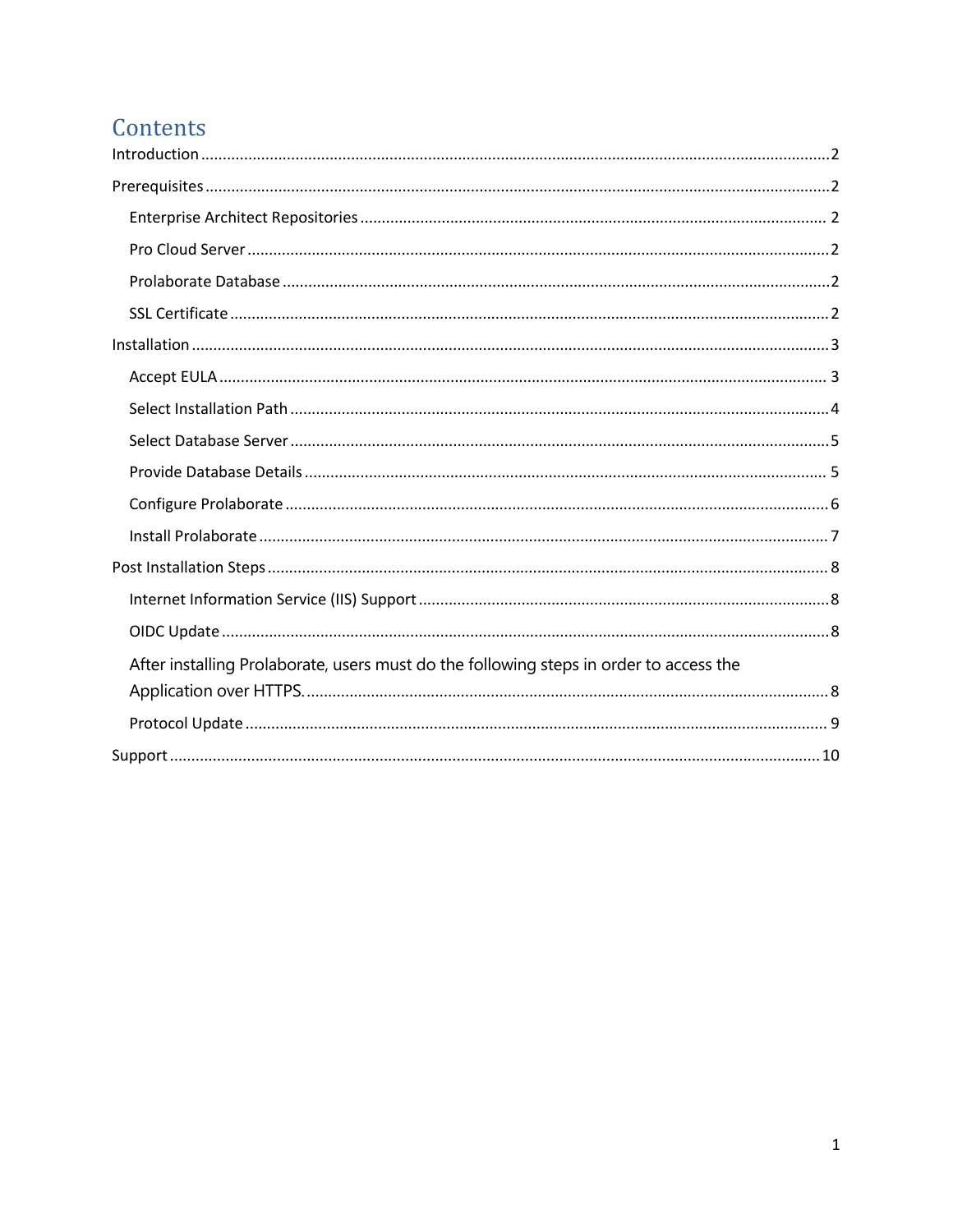# <span id="page-2-0"></span>Introduction

In this guide, we will take a look at the steps involved in setting up Prolaborate version 4 in a fresh environment.

# <span id="page-2-1"></span>**Prerequisites**

#### <span id="page-2-2"></span>Enterprise Architect Repositories

The following database servers are supported as of now:

- SQL Server 2008 R2 and above
- SQL Server Express 2008 R2 and above
- MySQL Server 5.6 and 5.7

#### <span id="page-2-3"></span>Pro Cloud Server

Pro Cloud Server should be upgraded to version 4.2.66, if not done already. Click [here](https://sparxsystems.com/products/procloudserver/downloads.html) to download the installer.

#### <span id="page-2-4"></span>Prolaborate Database

The following database servers are supported:

- SQL Server 2008 R2 and above (recommended)
- SQL Server Express 2008 R2 and above
- MySQL Server 5.6 and above

A database should be created and the following details of the database should be readily available before the installation:

- Server Name/ IP Address
- Database name
- Username
- Password

#### <span id="page-2-5"></span>SSL Certificate

A valid SSL certificate (.pfx file) with a domain name.

For more information, refer to this [guide](https://prolaborate.sparxsystems.com/resources/documentation/installation-guide)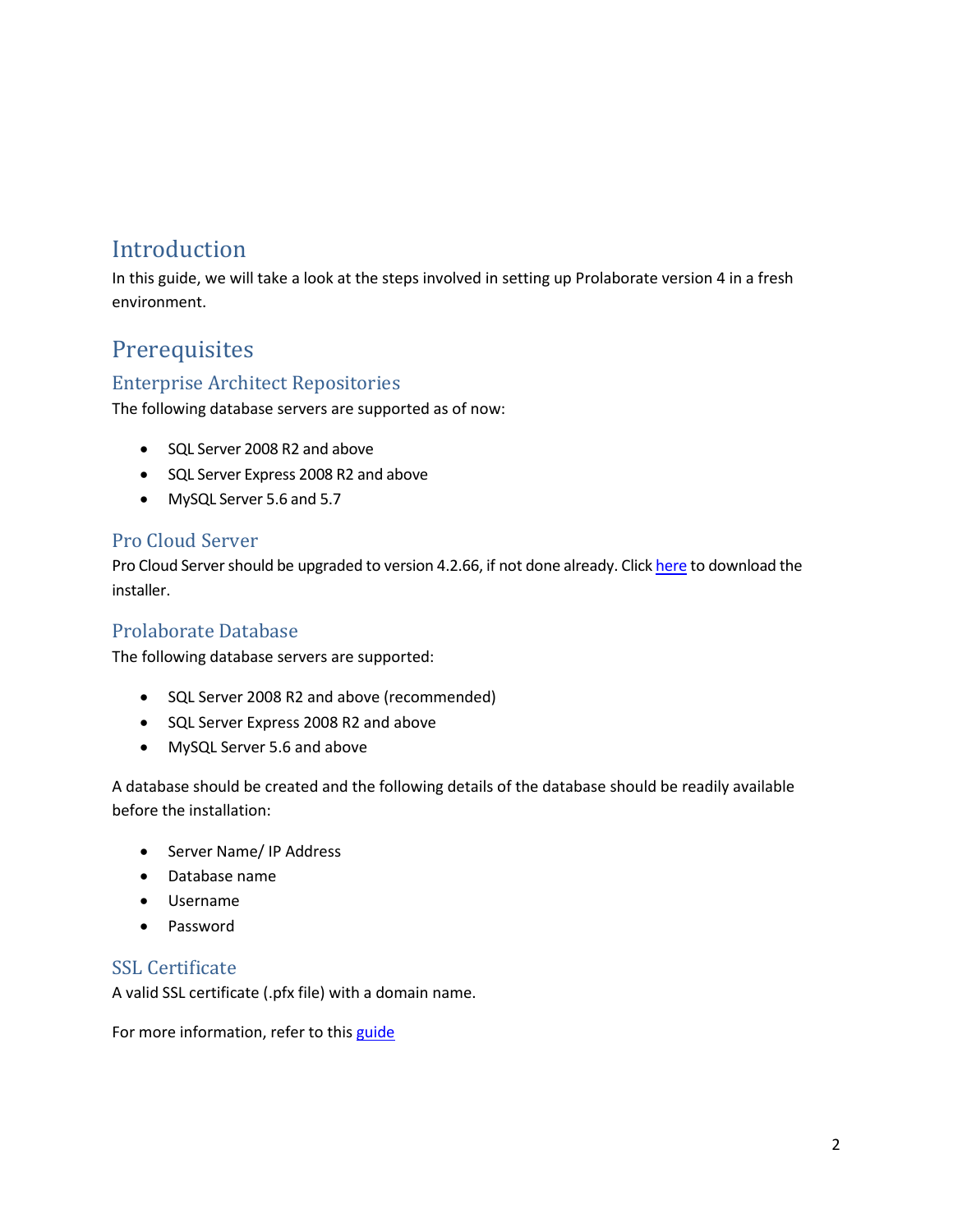## <span id="page-3-0"></span>Installation

Download Installer from Release notes.

Run *Setup.exe* as administrator.

Click on *Next*



<span id="page-3-1"></span>Accept EULA Check the box to accept the terms and click *Next*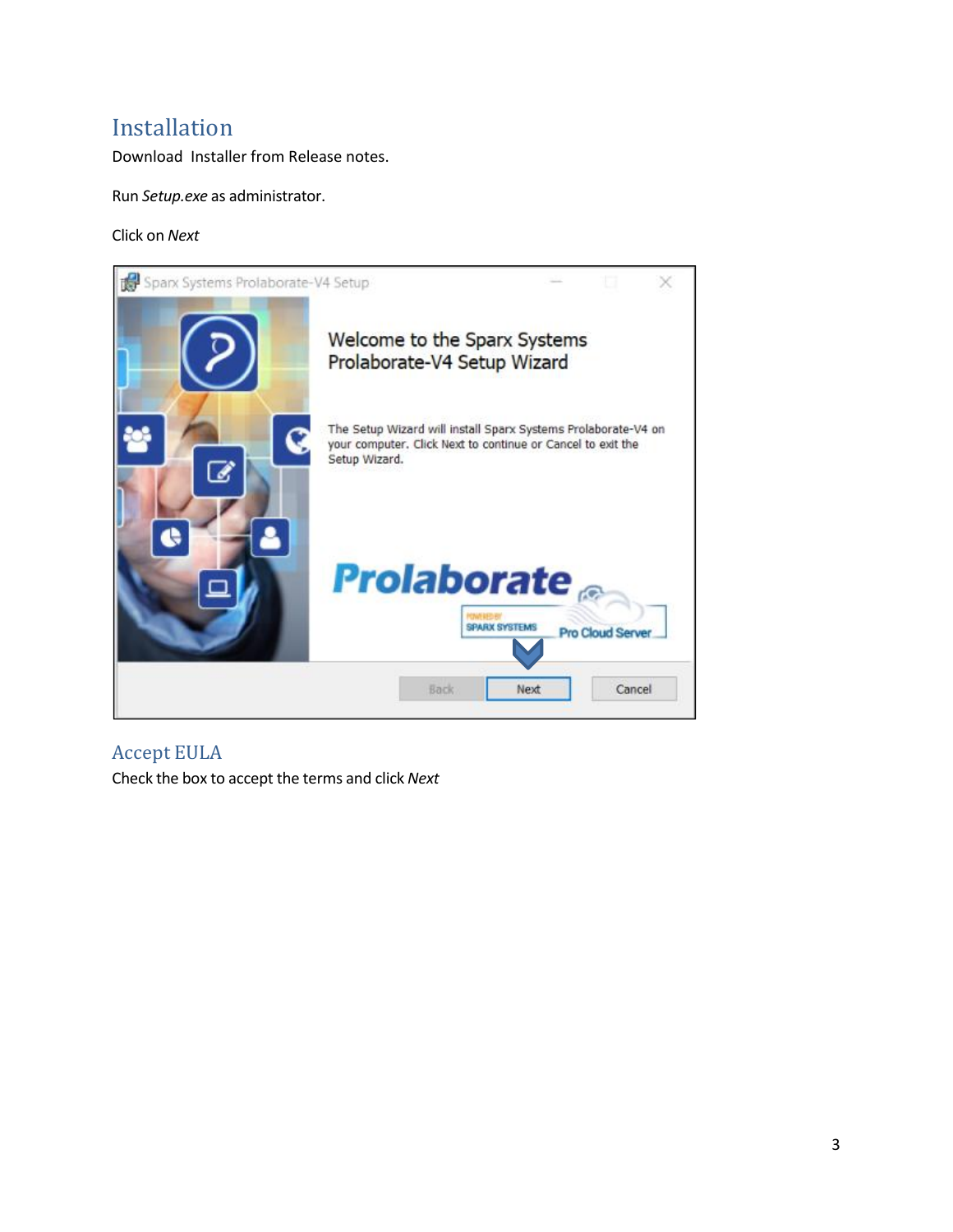| <b>End-User License Agreement</b>                                                                                                                                                                           |  |
|-------------------------------------------------------------------------------------------------------------------------------------------------------------------------------------------------------------|--|
| Please read the following license agreement carefully                                                                                                                                                       |  |
| <b>Sparx Systems Prolaborate</b>                                                                                                                                                                            |  |
| Copyright © 2015 - 2022 Sixth Force Solutions   Sparx Systems                                                                                                                                               |  |
| <b>Terms and Condition</b><br>This is a legal agreement ("Agreement") between you ("You" or<br>"CUSTOMER") availing on-premise License and Sixth Force<br>Solutions Pvt Ltd("Prolaborate") - "the Parties". |  |
| Prolaborate offers software for viewing, sharing, updating and<br>collaborating on Enterprise Architect models (architecture,<br>process analysis specification and software design models) to              |  |
| $\sqrt{1}$ accept the terms in the License Agreement                                                                                                                                                        |  |
|                                                                                                                                                                                                             |  |

#### <span id="page-4-0"></span>Select Installation Path

Select a path to install Prolaborate.

**Important Note:** Please use an alternate folder path rather than the one used for version 3 to avoid data conflicts. Also, this helps in rollback if needed.

| Sparx Systems Prolaborate-V4 Setup                                             |      |        |  |
|--------------------------------------------------------------------------------|------|--------|--|
| <b>Destination Folder</b>                                                      |      |        |  |
| Click Next to install to the default folder or click Change to choose another. |      |        |  |
| Install Sparx Systems Prolaborate-V4 to:                                       |      |        |  |
| C:\Program Files (x86)\ProlaborateV4\                                          |      |        |  |
| Change                                                                         |      |        |  |
|                                                                                |      |        |  |
|                                                                                |      |        |  |
|                                                                                |      |        |  |
|                                                                                |      |        |  |
|                                                                                | Next | Cancel |  |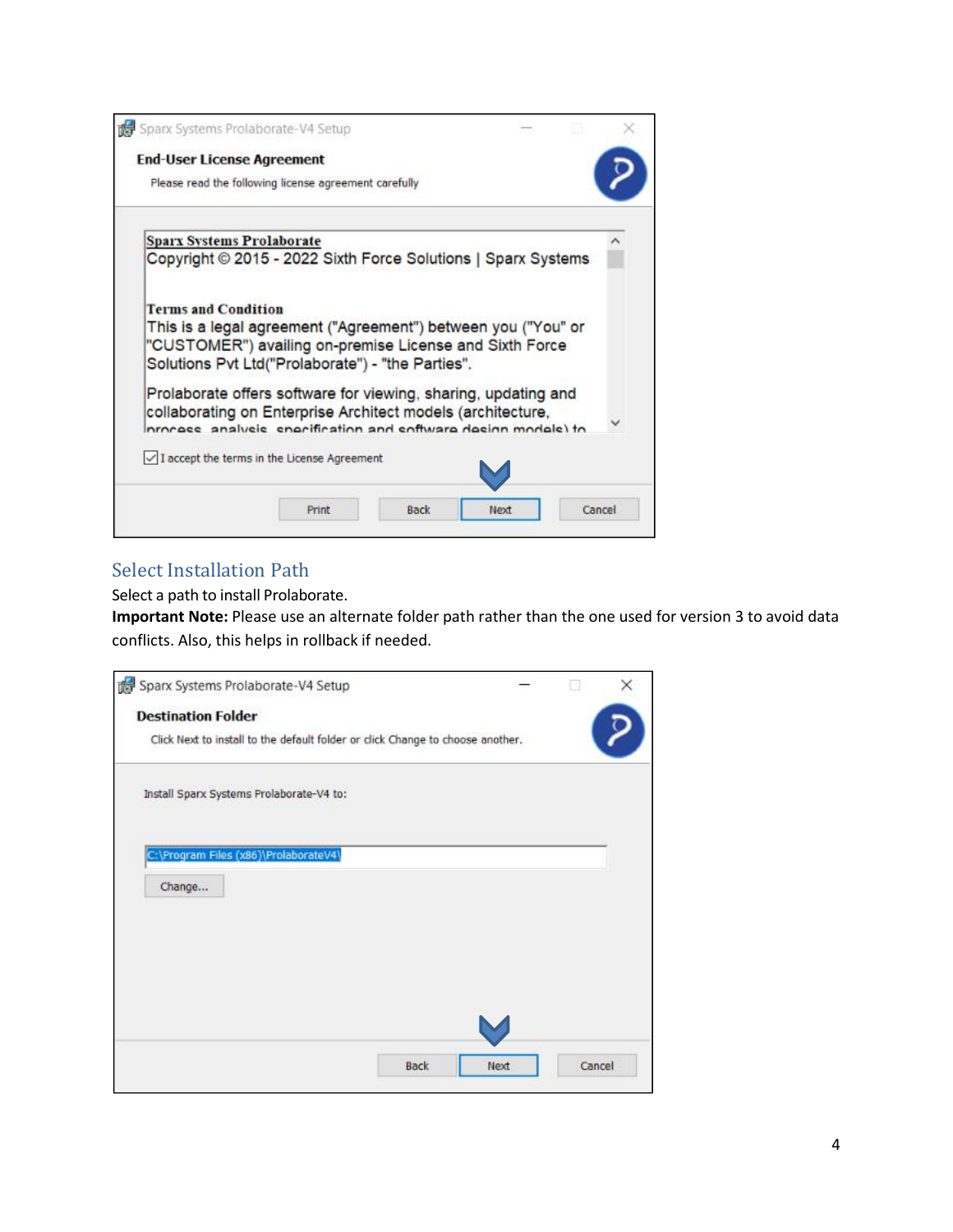### <span id="page-5-0"></span>Select Database Server

Choose the Database server using which the Prolaborate database is hosted.

Then choose *Run Schema*. *Skip this step* option should not be used for fresh installations.

| Choose whether you want to run the schema afresh or use the existing one. |                                                                                    |
|---------------------------------------------------------------------------|------------------------------------------------------------------------------------|
|                                                                           |                                                                                    |
| Choose the Database server using which Prolaborate database is hosted:    |                                                                                    |
|                                                                           |                                                                                    |
|                                                                           |                                                                                    |
|                                                                           |                                                                                    |
|                                                                           |                                                                                    |
|                                                                           |                                                                                    |
|                                                                           |                                                                                    |
| Run schema : Choose this option to create or upgrade Prolaborate tables.  |                                                                                    |
|                                                                           |                                                                                    |
|                                                                           | Skip this step : Choose this option if you don't want the installer to perform any |

#### <span id="page-5-1"></span>Provide Database Details

Fill in the **Prolaborate** database details.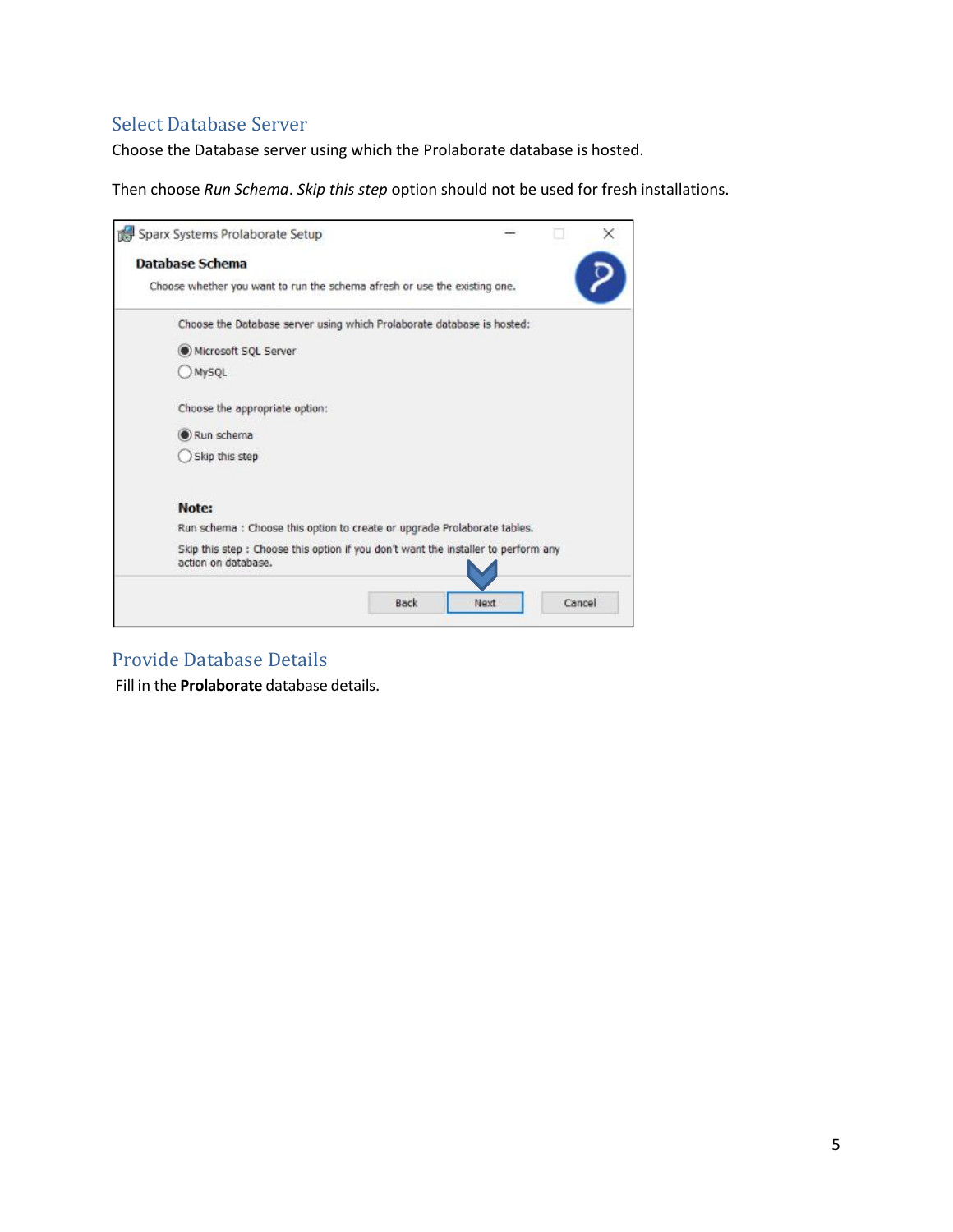| created already.<br>Domain Name / IP Address |  |
|----------------------------------------------|--|
| DESKTOP-P9V8VSR\SQLEXPRESS                   |  |
| Database Name:                               |  |
| Prolaborate V4                               |  |
| Username:                                    |  |
| Saravanan                                    |  |
| Password:                                    |  |
|                                              |  |
|                                              |  |
|                                              |  |

#### <span id="page-6-0"></span>Configure Prolaborate

Enter the IP address or domain name in *Host.*

Enter a port that is not in use and open in Firewall. Port 443 is recommended.

Enter an email address. This user will be made the super admin of Prolaborate.

| <b>Prolaborate Settings</b>                            |                                         |                   |  |
|--------------------------------------------------------|-----------------------------------------|-------------------|--|
| Please enter the details of Prolaborate Configuration. |                                         |                   |  |
| Host                                                   |                                         |                   |  |
| localhost<br>http://                                   |                                         |                   |  |
|                                                        |                                         |                   |  |
|                                                        | Port Number (This should not be in use) |                   |  |
|                                                        |                                         |                   |  |
| 80                                                     |                                         |                   |  |
|                                                        |                                         |                   |  |
| <b>New Login Credentials:</b>                          |                                         |                   |  |
| Email ID of an Admin:                                  | admin@prolaborate.com                   |                   |  |
|                                                        |                                         |                   |  |
| Password:                                              | Welcome@123                             | Copy to clipboard |  |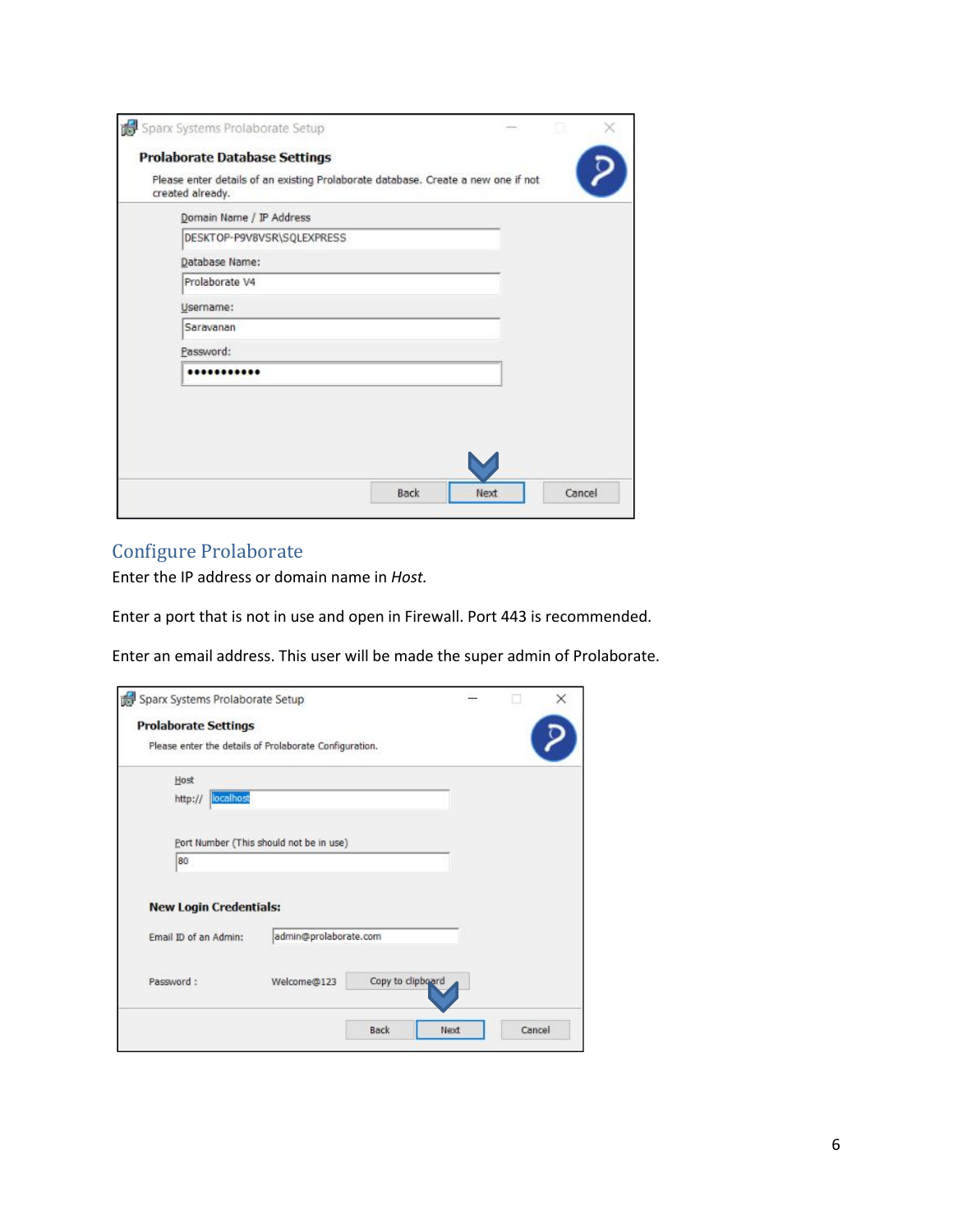## <span id="page-7-0"></span>Install Prolaborate

Review the information and click *Install*

Note: Write down the credentials or take a screenshot of this page for later reference.

| Sparx Systems Prolaborate-V4 Setup                                                        |  |  |
|-------------------------------------------------------------------------------------------|--|--|
| <b>Review Installer Settings</b>                                                          |  |  |
| Click on Install to begin the installation or Back to change some settings.               |  |  |
| <b>Settings:</b>                                                                          |  |  |
| Installation location: C:\Program Files (x86)\ProlaborateV4\                              |  |  |
| Database Schema: Run schema                                                               |  |  |
| Port Number: 80                                                                           |  |  |
|                                                                                           |  |  |
| Installation log path: C:\Program Files (x86)\ProlaborateV4\InstallLog\ProlaborateLog.txt |  |  |
| <b>Default Login Credentials (IMPORTANT):</b><br>Email ID: admin@prolaborate.com          |  |  |
| Password: Welcome@123                                                                     |  |  |

Once the installation is completed successfully, the following page will appear. Click *Finish*

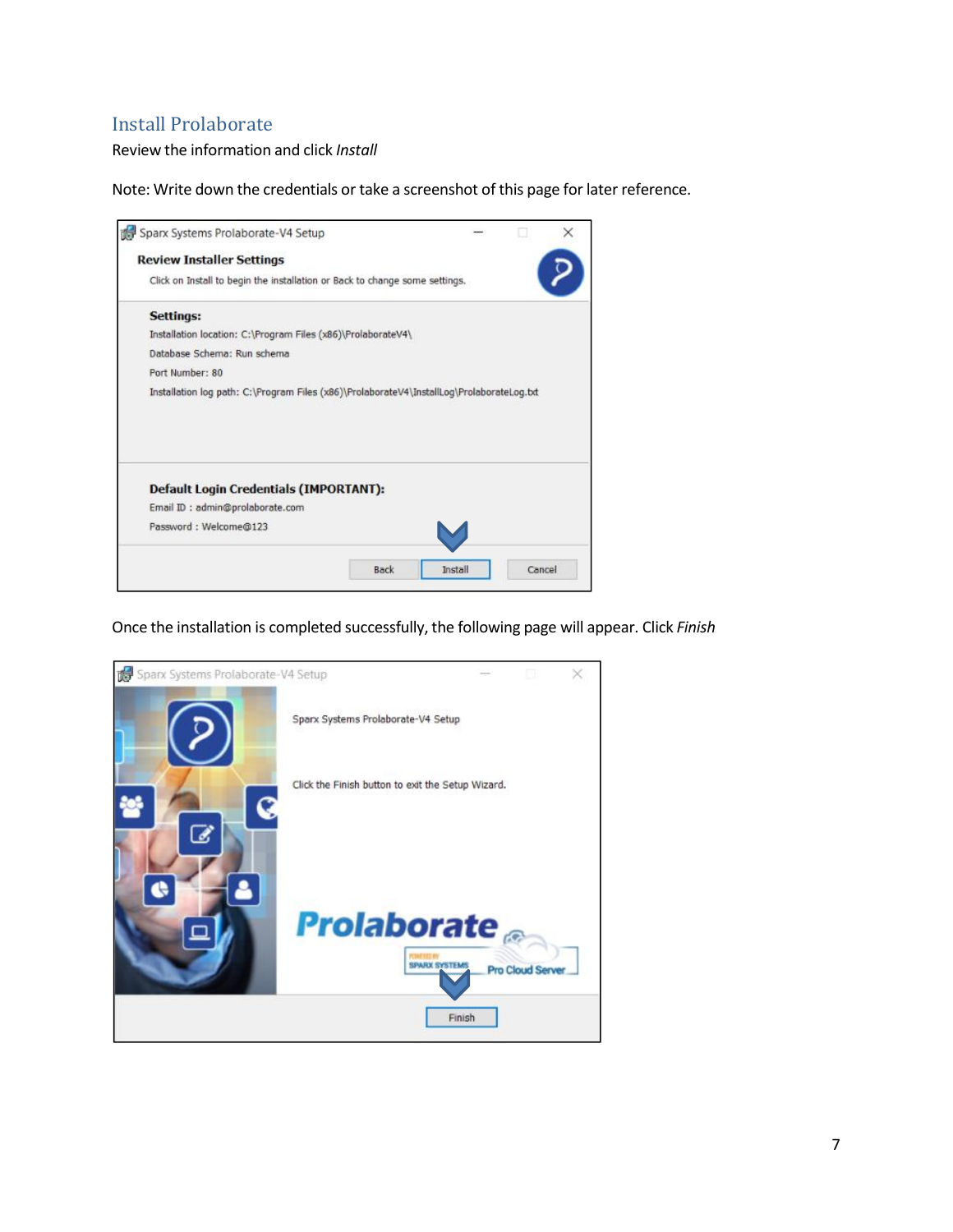# <span id="page-8-0"></span>Post Installation Steps

## <span id="page-8-1"></span>Internet Information Service (IIS) Support

The V4 application does not require an IIS manager to perform in Version 4. We upgraded the Config file, and it completed all of the manual work that required manual installation of IIS, and the user may access the web application through the domain that was specified during the installation phase **Configure Prolaborate.**

#### [http://\(domainname\)](http://(domainname))

Ex: http://localhost

#### <span id="page-8-2"></span>OIDC Update

<span id="page-8-3"></span>After installing Prolaborate, users must do the following steps in order to access the Application over HTTPS.

Open the application by entering the admin login credentials at the URL listed below.

#### [http://\(domainname\)/Applications/Admin](http://domainname/Applications/Admin)

| <b>Prolaborate</b>                                            |                                                        |                           |                    |
|---------------------------------------------------------------|--------------------------------------------------------|---------------------------|--------------------|
| Portal Settings / Integrated Applications - Access Management | <i>eff</i> Integrated Applications - Access Management |                           | + Add Application  |
| Name                                                          | Application ID                                         | Regenerate Security Token | Actions            |
| Prolaborate SPA                                               | Prolaborate-spa                                        |                           | Edit <b>Delete</b> |

## Click the *Edit* button.

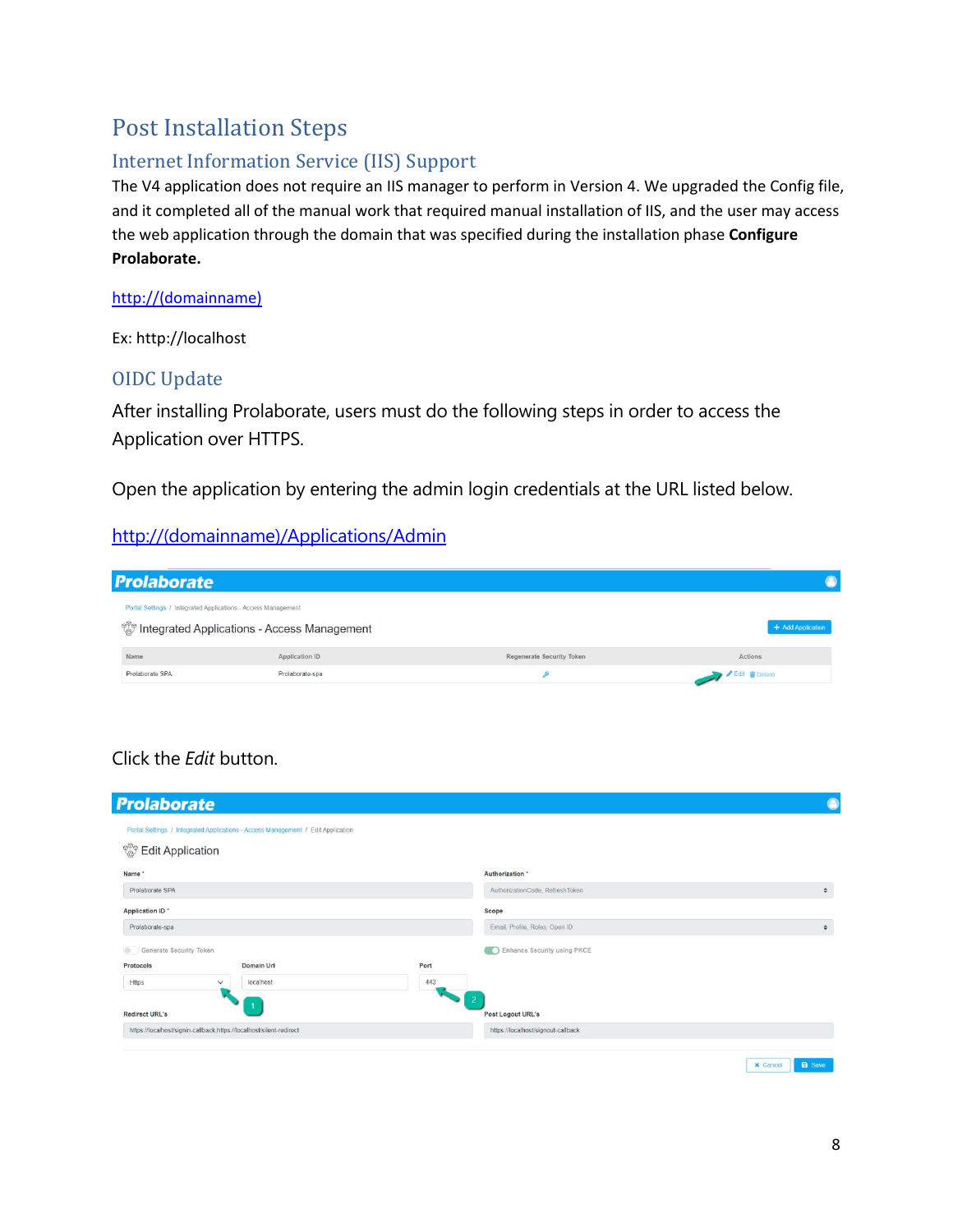Change Protocol into HTTPS and also change the Respective Port number. Then *Click* Save Button.

Now that information is automatically updated in the OIDC table from the prolaborate database.

#### <span id="page-9-0"></span>Protocol Update

Users who want to run their application using HTTPS protocol in the sense have to do the following steps manually.

Please use this below-mentioned path to get Prolaborate Management

C:\Program Files (x86)\ProlaborateV4\ProlaborateManagement

Run *Prolaborate Management* as a Administrator.

Click *Manage Configuration*

Select *WebApp*

Choose SSL certificate using browse icon

Enter the respective password for the certificate.

Select *Use Https* check box.

Click *Save.*